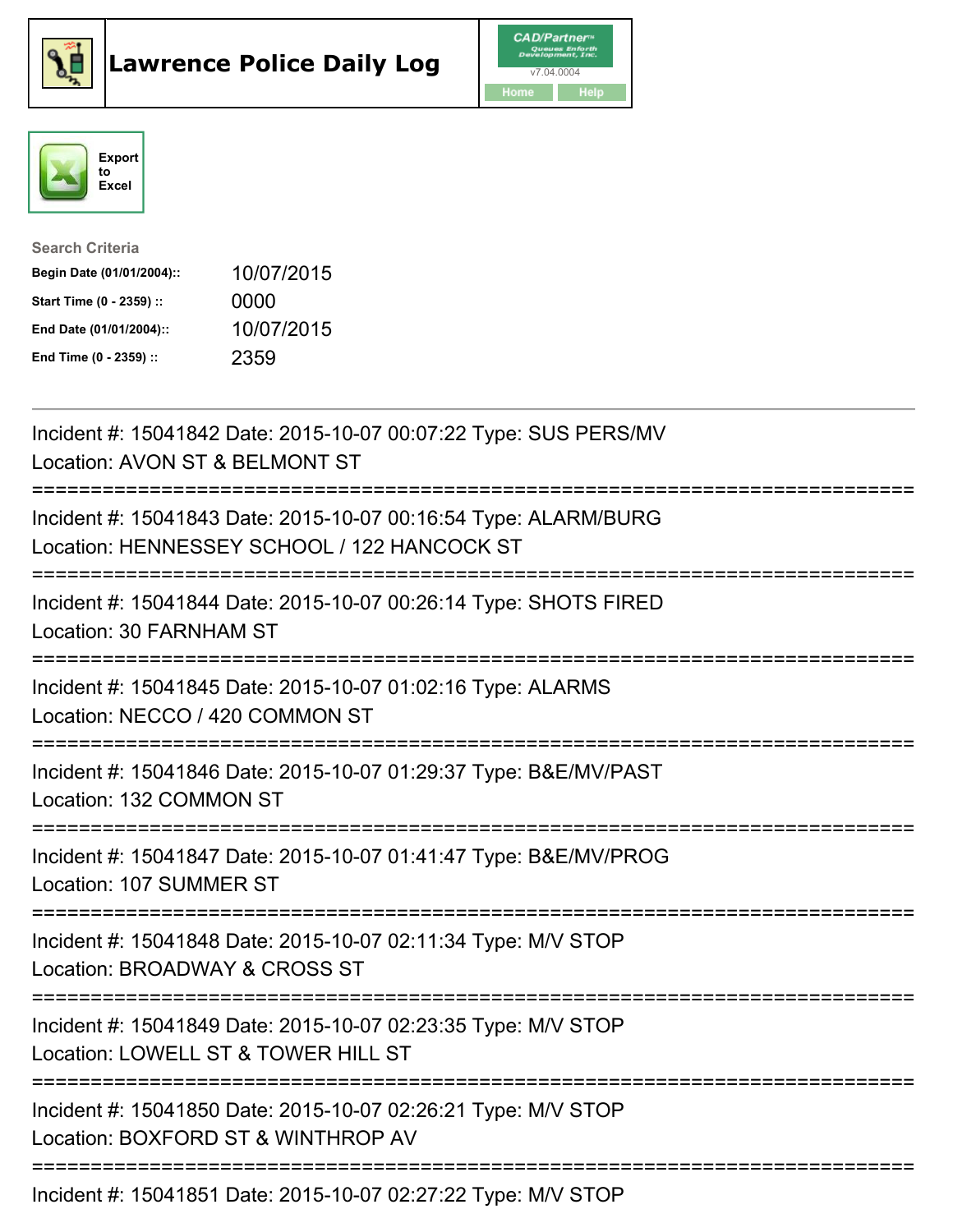| Location: COMMUNITY AV & HAVERHILL ST                                                                                                           |
|-------------------------------------------------------------------------------------------------------------------------------------------------|
| Incident #: 15041852 Date: 2015-10-07 02:33:25 Type: M/V STOP<br>Location: ALDER ST & JUNIPER ST<br>========================<br>=============== |
| Incident #: 15041853 Date: 2015-10-07 02:39:06 Type: SPECIAL CHECK<br><b>Location: RIVER POINTE WY</b>                                          |
| Incident #: 15041854 Date: 2015-10-07 02:40:42 Type: M/V STOP<br>Location: CARVER ST & SALEM ST                                                 |
| =========================<br>Incident #: 15041855 Date: 2015-10-07 02:55:46 Type: M/V STOP<br>Location: BROADWAY & CROSS ST                     |
| Incident #: 15041856 Date: 2015-10-07 02:56:03 Type: M/V STOP<br>Location: DAISY ST & HOLLY ST                                                  |
| :====================<br>Incident #: 15041857 Date: 2015-10-07 03:21:52 Type: ANIMAL COMPL<br>Location: CYR DR & JEFFERSON ST                   |
| Incident #: 15041858 Date: 2015-10-07 03:36:16 Type: SPECIAL CHECK<br><b>Location: RIVER POINTE WY</b>                                          |
| Incident #: 15041859 Date: 2015-10-07 03:44:28 Type: M/V STOP<br>Location: CANAL ST & MARSTON ST                                                |
| Incident #: 15041860 Date: 2015-10-07 04:01:31 Type: DISORDERLY<br>Location: 380 HAVERHILL ST                                                   |
| Incident #: 15041861 Date: 2015-10-07 06:21:07 Type: DISTURBANCE<br>Location: DEMOULAS MARKET / 700 ESSEX ST                                    |
| Incident #: 15041862 Date: 2015-10-07 07:33:26 Type: TRANSPORT<br>Location: 90 LOWELL ST                                                        |
| Incident #: 15041864 Date: 2015-10-07 07:35:35 Type: CK WELL BEING<br>Location: BROADWAY & CANAL ST                                             |
| Incident #: 15041863 Date: 2015-10-07 07:36:32 Type: DOMESTIC/PROG<br>Location: 62 NEWBURY ST FL 3                                              |
| Incident #: 15041865 Date: 2015-10-07 07:38:24 Type: PARK & WALK                                                                                |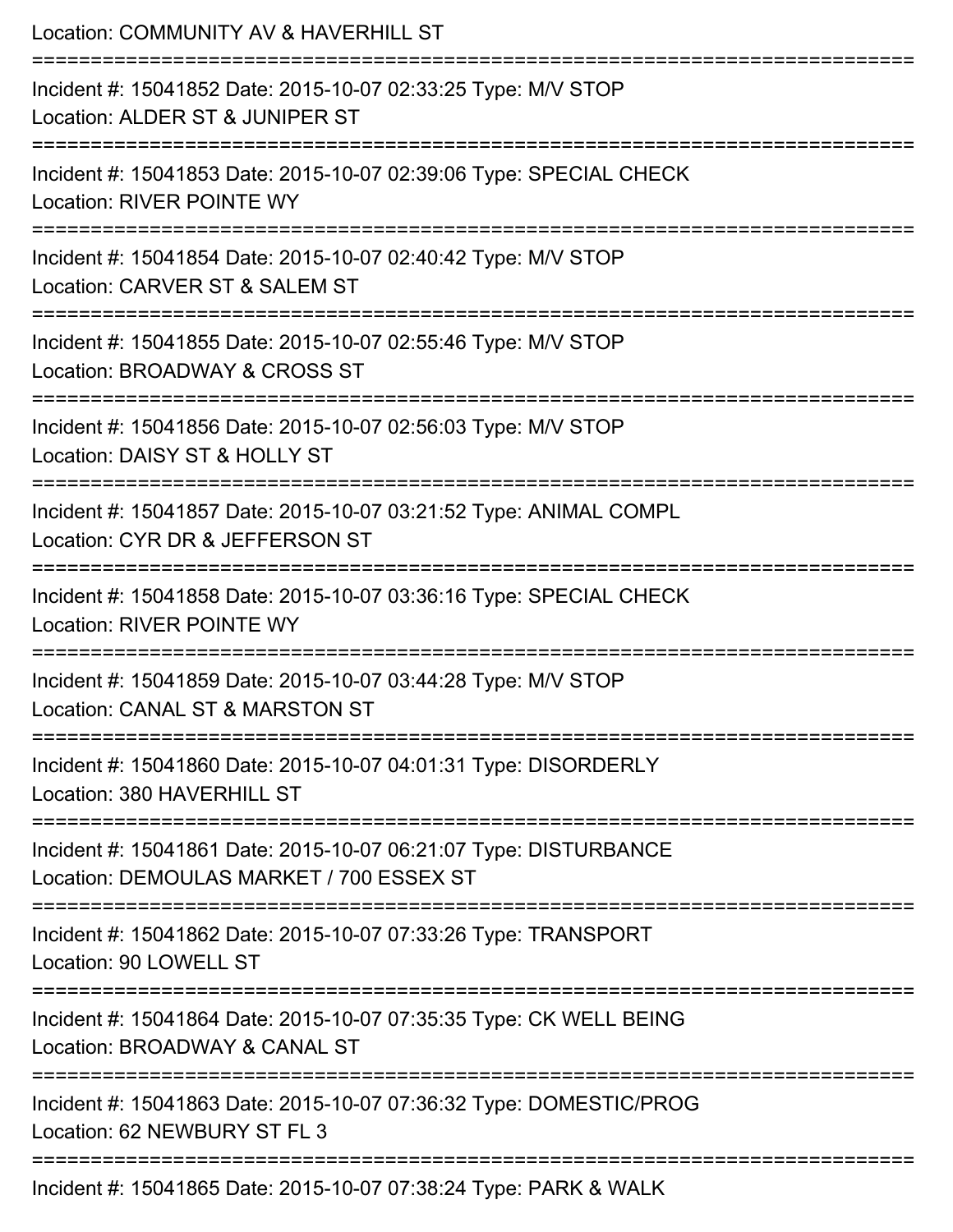| Incident #: 15041866 Date: 2015-10-07 07:41:27 Type: CLOSE STREET<br>Location: CENTRE ST & HAMPSHIRE ST                 |
|-------------------------------------------------------------------------------------------------------------------------|
| Incident #: 15041867 Date: 2015-10-07 07:46:16 Type: SUICIDE ATTEMPT<br>Location: 220 PARK ST FL 1                      |
| Incident #: 15041868 Date: 2015-10-07 07:56:23 Type: DEATH SUDDEN<br>Location: 231 JACKSON ST #6                        |
| Incident #: 15041869 Date: 2015-10-07 08:12:39 Type: LARCENY/PROG<br>Location: LAWRENCE GENERAL HOSPITAL / 1 GENERAL ST |
| Incident #: 15041870 Date: 2015-10-07 08:16:50 Type: TOW OF M/V<br>Location: HAMPSHIRE ST & MYRTLE ST                   |
| Incident #: 15041871 Date: 2015-10-07 08:17:47 Type: M/V STOP<br>Location: ABBOTT ST & PARKER ST                        |
| Incident #: 15041872 Date: 2015-10-07 08:30:26 Type: TRESPASSING<br>Location: 108 TREMONT ST                            |
| Incident #: 15041873 Date: 2015-10-07 08:31:23 Type: GENERAL SERV<br>Location: 101 OLIVE AV                             |
| Incident #: 15041874 Date: 2015-10-07 08:39:38 Type: M/V STOP<br>Location: BAILEY ST & FOSTER ST                        |
| Incident #: 15041875 Date: 2015-10-07 08:46:10 Type: AUTO ACC/UNK PI<br>Location: LAWRENCE ST & MAPLE ST                |
| Incident #: 15041876 Date: 2015-10-07 08:46:28 Type: GENERAL SERV<br>Location: 90 LOWELL ST                             |
| Incident #: 15041877 Date: 2015-10-07 08:48:48 Type: M/V STOP<br>Location: 11 SARATOGA ST                               |
| Incident #: 15041878 Date: 2015-10-07 08:51:03 Type: LARCENY/PAST<br>Location: LAWRENCE HIGH SCHOOL / 70 N PARISH RD    |
| Incident #: 15041879 Date: 2015-10-07 08:52:23 Type: M/V STOP<br>MACADI IN AT A IMATED.                                 |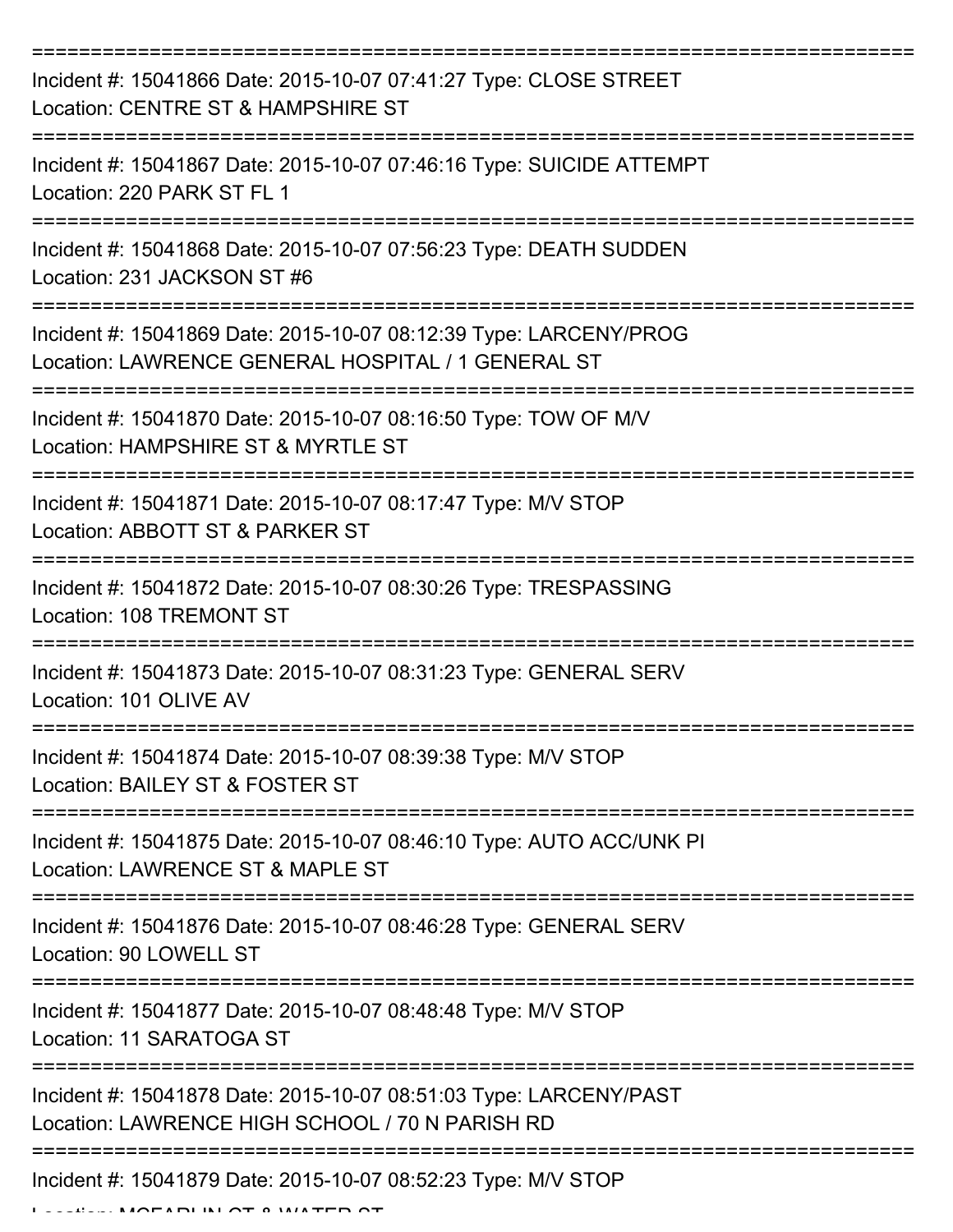| Incident #: 15041880 Date: 2015-10-07 09:22:00 Type: M/V STOP<br>Location: 228 ANDOVER ST                            |
|----------------------------------------------------------------------------------------------------------------------|
| Incident #: 15041881 Date: 2015-10-07 09:28:30 Type: CK WELL BEING<br>Location: 111 LOWELL ST                        |
| Incident #: 15041882 Date: 2015-10-07 09:29:30 Type: INVESTIGATION<br>Location: 50 ISLAND ST                         |
| Incident #: 15041883 Date: 2015-10-07 09:31:56 Type: ALARM/BURG<br>Location: 160 WINTHROP AV                         |
| Incident #: 15041884 Date: 2015-10-07 09:58:57 Type: INVESTIGATION<br>Location: SLE SCHOOL / 165 S UNION ST          |
| Incident #: 15041885 Date: 2015-10-07 09:59:35 Type: PARK & WALK<br>Location: BRADFORD ST & BROADWAY                 |
| Incident #: 15041886 Date: 2015-10-07 09:59:40 Type: DOMESTIC/PROG<br>Location: 10 DIAMOND ST #29<br>===========     |
| Incident #: 15041887 Date: 2015-10-07 10:01:41 Type: DRUG VIO<br>Location: 70 N PARISH RD                            |
| Incident #: 15041888 Date: 2015-10-07 10:05:14 Type: INVESTIGATION<br>Location: 70 N PARISH RD                       |
| Incident #: 15041889 Date: 2015-10-07 10:27:32 Type: MEDIC SUPPORT<br>Location: 29 SUMMER ST                         |
| Incident #: 15041891 Date: 2015-10-07 10:36:08 Type: KEEP PEACE<br>Location: RIVERSIDE HOUSE OF PIZZA / 8 S BROADWAY |
| Incident #: 15041890 Date: 2015-10-07 10:37:22 Type: INVEST CONT<br>Location: 73 WINTHROP AV                         |
| Incident #: 15041892 Date: 2015-10-07 10:38:15 Type: UNKNOWN PROB<br>Location: 317 HAMPSHIRE ST #D                   |
| Incident #: 15041893 Date: 2015-10-07 10:41:24 Type: DK (DRUNK)                                                      |

Location: 08 BDANEODN ST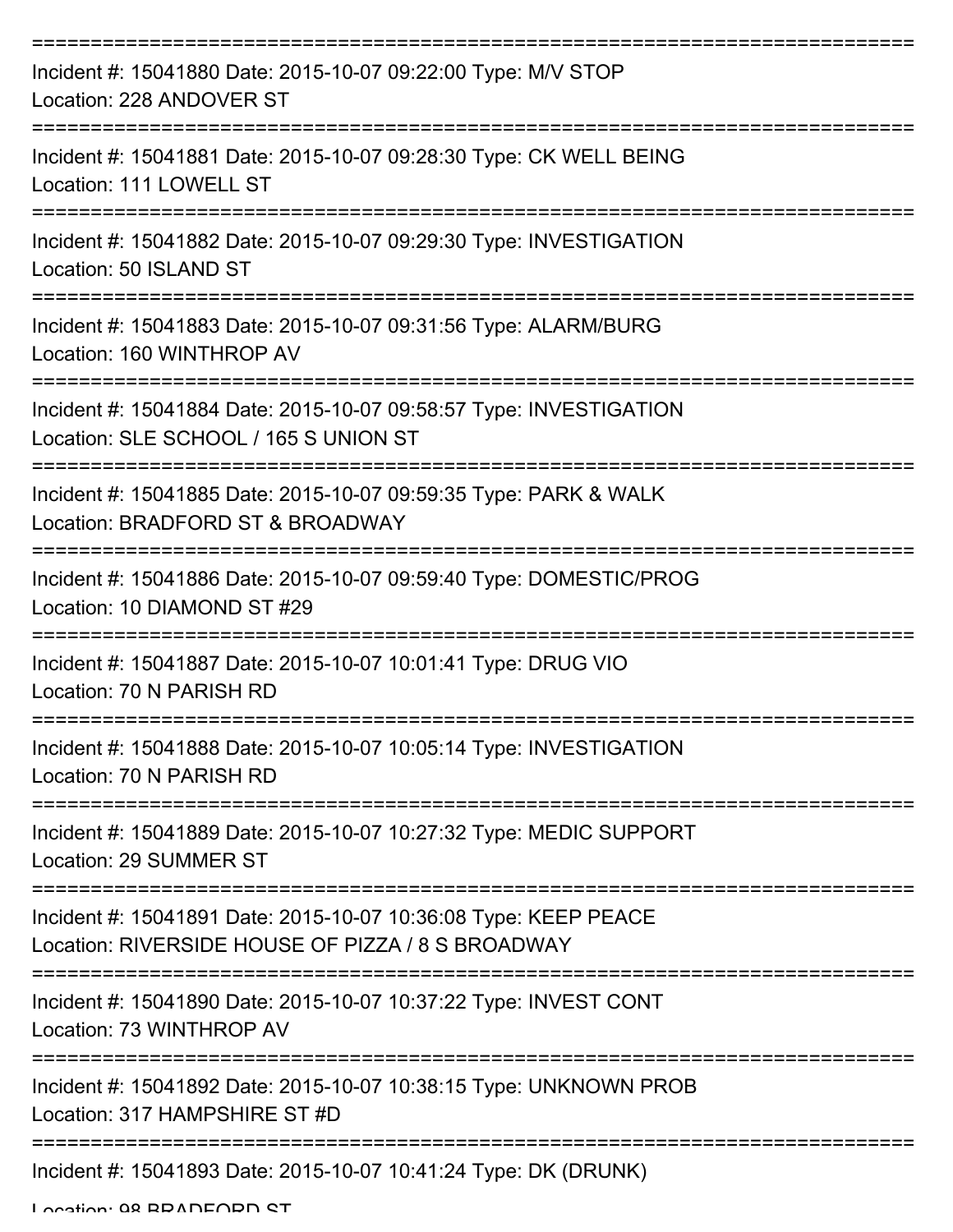| Incident #: 15041894 Date: 2015-10-07 10:47:06 Type: SPECIAL CHECK<br>Location: 129 SPRINGFIELD ST                       |
|--------------------------------------------------------------------------------------------------------------------------|
| Incident #: 15041895 Date: 2015-10-07 10:57:25 Type: LOST PROPERTY<br>Location: 64 TREMONT ST                            |
| Incident #: 15041896 Date: 2015-10-07 11:21:52 Type: LARCENY/PAST<br><b>Location: 1 GENERAL ST</b>                       |
| Incident #: 15041897 Date: 2015-10-07 11:26:47 Type: INVESTIGATION<br>Location: 136 SANBORN ST                           |
| Incident #: 15041898 Date: 2015-10-07 11:34:23 Type: THREATS<br>Location: 50 PLEASANT ST                                 |
| Incident #: 15041899 Date: 2015-10-07 11:37:31 Type: TOW OF M/V<br>Location: 67 NEWBURY ST                               |
| Incident #: 15041900 Date: 2015-10-07 11:43:23 Type: AUTO ACC/NO PI<br>Location: RIVERSIDE HOUSE OF PIZZA / 8 S BROADWAY |
| Incident #: 15041901 Date: 2015-10-07 11:45:16 Type: ALARM/BURG<br>Location: 30 EUTAW ST #A                              |
| Incident #: 15041902 Date: 2015-10-07 12:02:43 Type: TOW OF M/V<br>Location: 36 TENNEY ST<br>-----------------           |
| Incident #: 15041903 Date: 2015-10-07 12:07:32 Type: AUTO ACC/NO PI<br>Location: N PARISH RD & PHILLIPS ST               |
| Incident #: 15041904 Date: 2015-10-07 12:18:47 Type: TOW OF M/V<br>Location: 51 LAWRENCE ST                              |
| Incident #: 15041905 Date: 2015-10-07 12:28:19 Type: LOST PROPERTY<br>Location: 243 S BROADWAY #205                      |
| Incident #: 15041906 Date: 2015-10-07 12:31:13 Type: TRESPASSING<br>Location: 154 UNION ST                               |
| Incident #: 15041907 Date: 2015-10-07 12:32:45 Type: COURT DOC SERVE<br>Location: 50 ISLAND ST #309                      |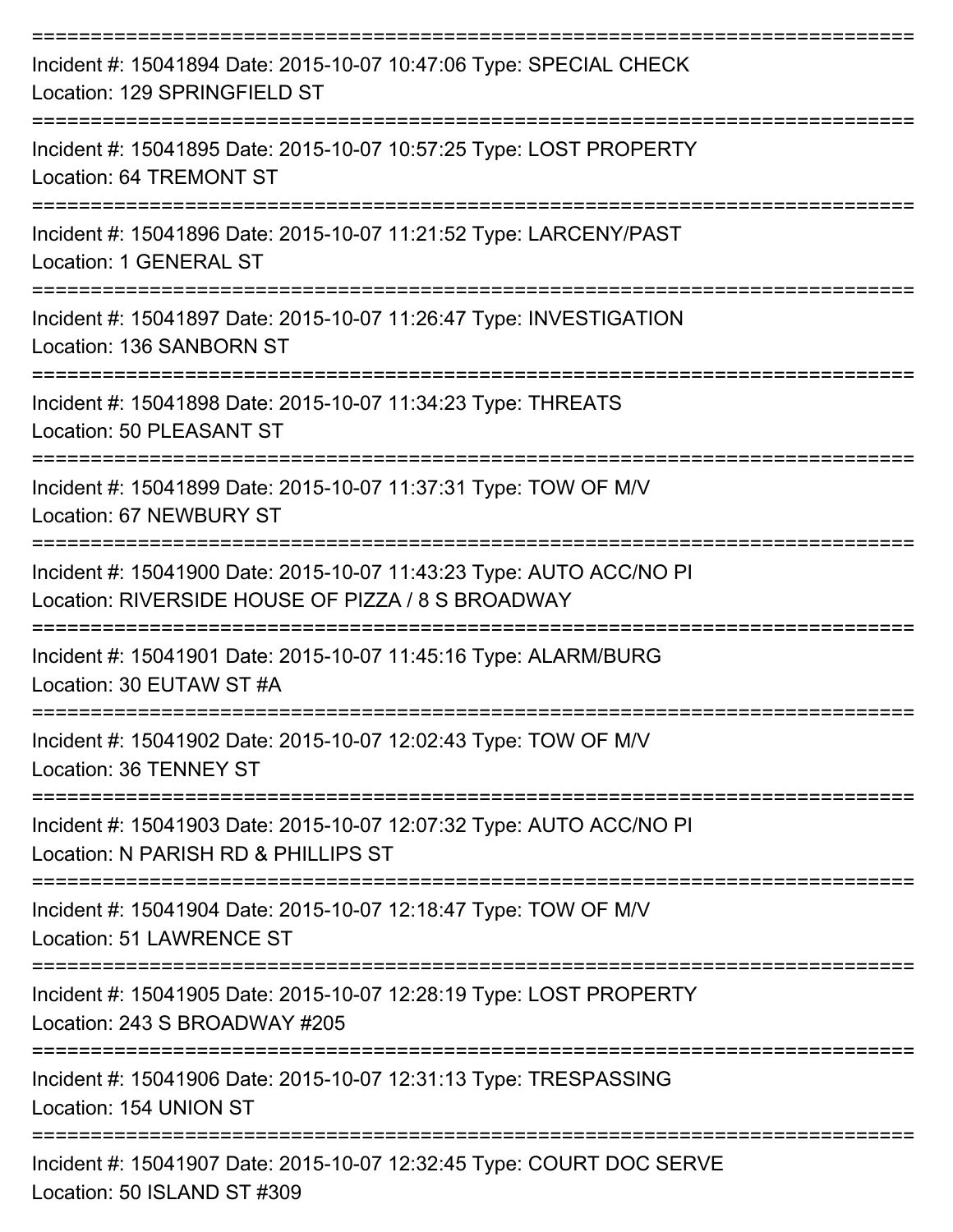| Incident #: 15041908 Date: 2015-10-07 12:34:12 Type: TOW OF M/V<br>Location: COMMON ST & HAMPSHIRE ST                                         |
|-----------------------------------------------------------------------------------------------------------------------------------------------|
| :=============================<br>Incident #: 15041909 Date: 2015-10-07 12:36:11 Type: M/V STOP<br>Location: MERRIMACK ST & S BROADWAY        |
| Incident #: 15041910 Date: 2015-10-07 12:37:34 Type: SUS PERS/MV<br>Location: JAMAICA ST & S UNION ST<br>==================================== |
| Incident #: 15041911 Date: 2015-10-07 12:48:08 Type: MV/BLOCKING<br>Location: HAVERHILL ST & JACKSON ST                                       |
| Incident #: 15041914 Date: 2015-10-07 13:00:32 Type: STOL/MV/PAS<br>Location: LAWRENCE ST & PARK ST                                           |
| Incident #: 15041912 Date: 2015-10-07 13:00:51 Type: AUTO ACC/NO PI<br>Location: 9 SHORT ST                                                   |
| Incident #: 15041913 Date: 2015-10-07 13:01:23 Type: TOW OF M/V<br>Location: CHESTNUT ST & ELM ST                                             |
| Incident #: 15041915 Date: 2015-10-07 13:04:45 Type: AUTO ACC/UNK PI<br>Location: EVERETT ST & ROWE ST                                        |
| Incident #: 15041916 Date: 2015-10-07 13:06:07 Type: AUTO ACC/NO PI<br>Location: 69 PARKER ST                                                 |
| Incident #: 15041917 Date: 2015-10-07 13:19:51 Type: DRUG VIO<br>Location: 29 CLARKE ST                                                       |
| Incident #: 15041918 Date: 2015-10-07 13:21:51 Type: CK WELL BEING<br>Location: 300 HAMPSHIRE ST                                              |
| Incident #: 15041919 Date: 2015-10-07 13:43:31 Type: INVEST CONT<br>Location: LOAN USA / 92 BROADWAY                                          |
| Incident #: 15041920 Date: 2015-10-07 13:54:39 Type: MAL DAMAGE<br>Location: LA PARILLA / 2 AMESBURY ST                                       |
| Incident #: 15041922 Date: 2015-10-07 13:55:00 Type: DRUG VIO<br>Location: SOVERIGN BANK / 555 BROADWAY                                       |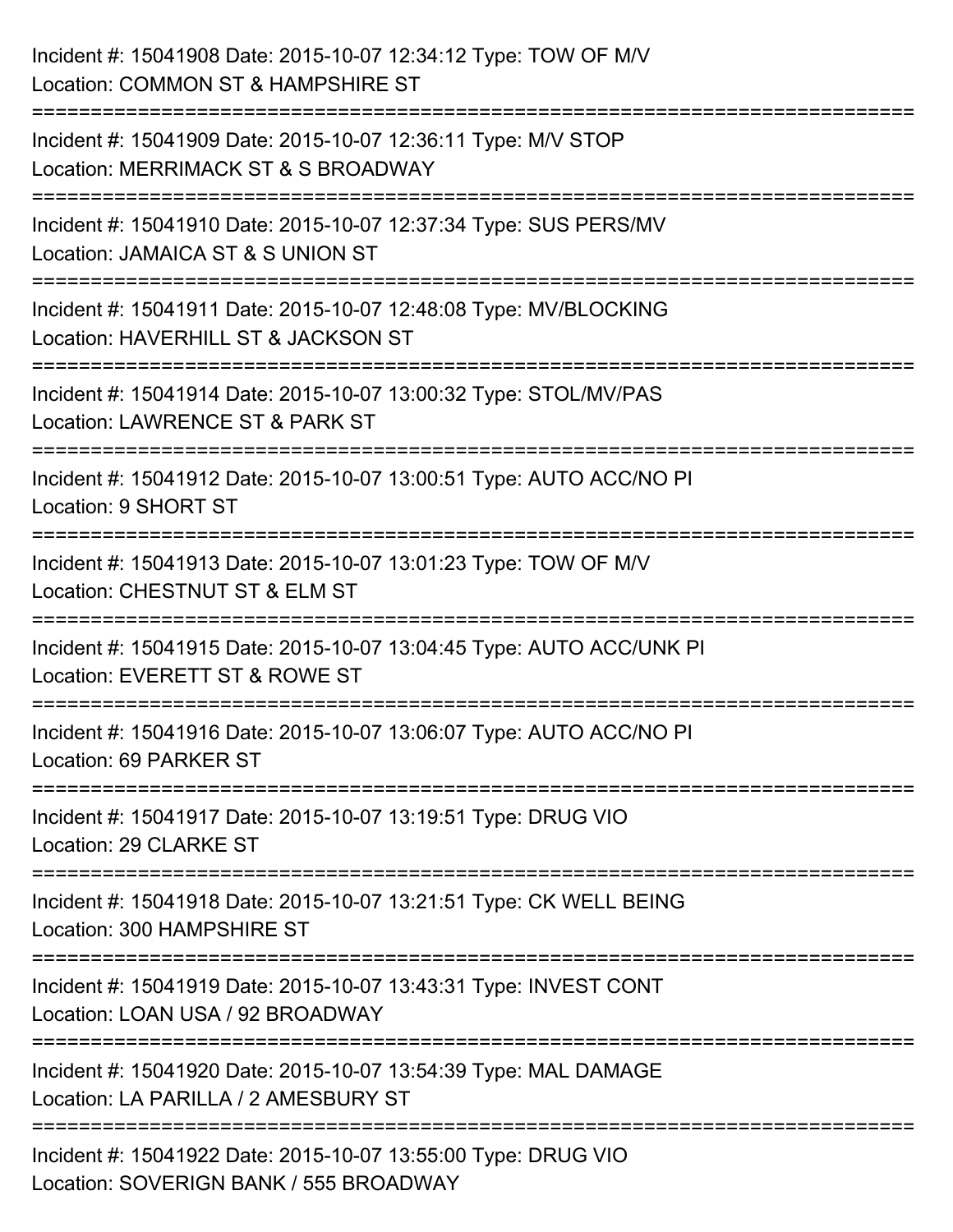| Incident #: 15041921 Date: 2015-10-07 13:55:17 Type: SUS PERS/MV<br>Location: DONOVAN LIQUORS / 175 S BROADWAY                                      |
|-----------------------------------------------------------------------------------------------------------------------------------------------------|
| Incident #: 15041923 Date: 2015-10-07 14:09:48 Type: UNWANTEDGUEST<br>Location: LAWRENCE PUBLIC LIBRARY / 51 LAWRENCE ST                            |
| Incident #: 15041924 Date: 2015-10-07 14:17:58 Type: M/V STOP<br>Location: 280 S UNION ST                                                           |
| Incident #: 15041925 Date: 2015-10-07 14:52:08 Type: LARCENY/PAST<br>Location: 7-EVELEN / 360 BROADWAY                                              |
| Incident #: 15041926 Date: 2015-10-07 15:22:32 Type: MEDIC SUPPORT<br>Location: 165 CRAWFORD ST                                                     |
| Incident #: 15041927 Date: 2015-10-07 15:26:55 Type: CK WELL BEING<br><b>Location: MERRIMACK ST</b>                                                 |
| Incident #: 15041928 Date: 2015-10-07 15:55:21 Type: LARCENY/PAST<br>Location: 105 WATER ST                                                         |
| Incident #: 15041929 Date: 2015-10-07 16:06:16 Type: AUTO ACC/UNK PI<br>Location: JACKSON ST & OAK ST                                               |
| Incident #: 15041930 Date: 2015-10-07 16:07:34 Type: DISTURBANCE<br>Location: MYRTLE ST & SARATOGA ST                                               |
| Incident #: 15041931 Date: 2015-10-07 16:14:20 Type: GENERAL SERV<br>Location: 153 EXCHANGE ST                                                      |
| Incident #: 15041932 Date: 2015-10-07 16:18:09 Type: LARCENY/PAST<br>Location: 80 BODWELL ST                                                        |
| Incident #: 15041933 Date: 2015-10-07 16:34:08 Type: AUTO ACC/NO PI<br>Location: 149 LAWRENCE ST<br>=================<br>-------------------------- |
| Incident #: 15041934 Date: 2015-10-07 16:46:21 Type: STOL/MV/PAS<br>Location: 296 BROADWAY                                                          |
| Incident #: 15041935 Date: 2015-10-07 17:04:23 Type: FIRE<br>Location: 80 BUNKERHILL ST FL 3                                                        |

===========================================================================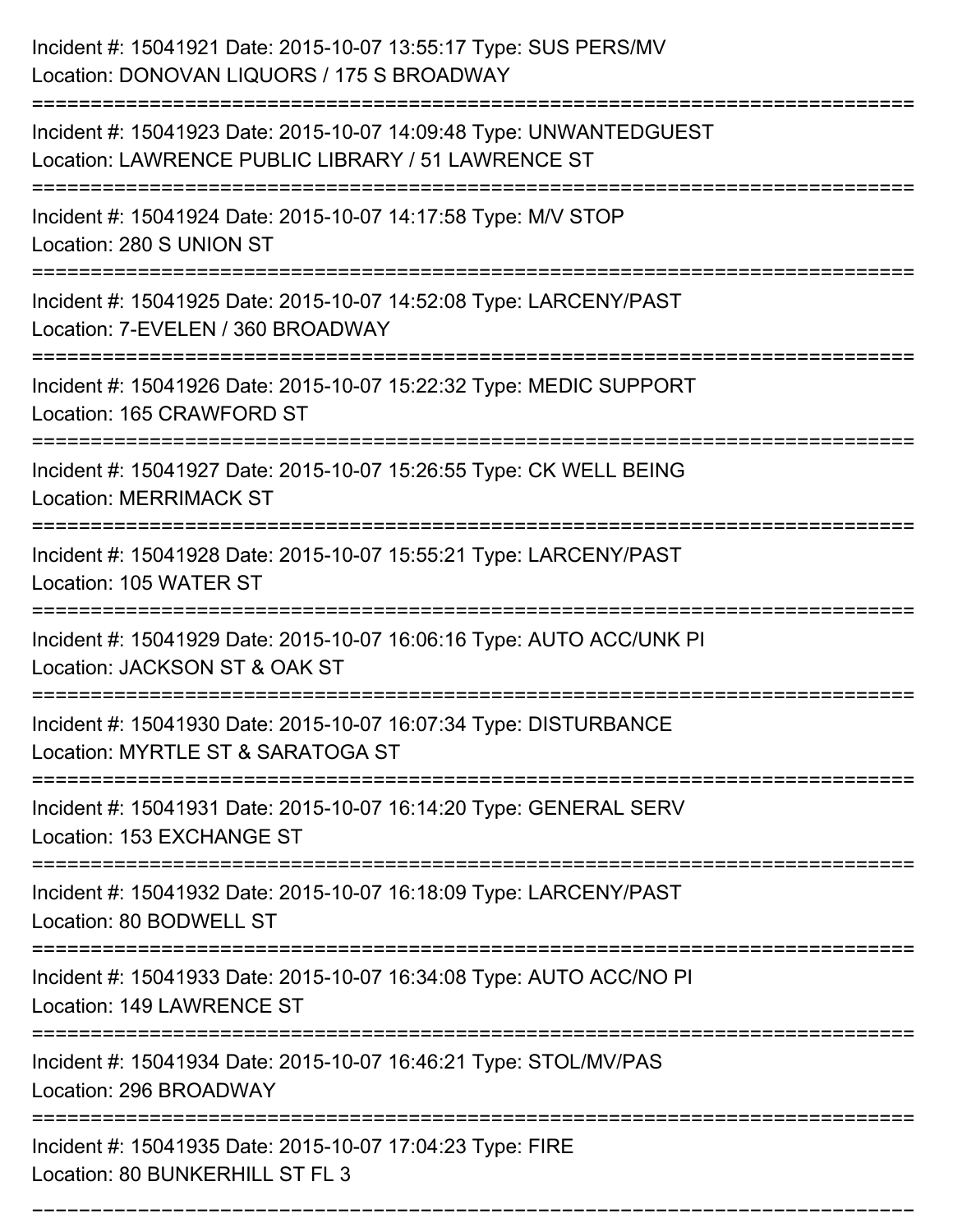| Incident #: 15041936 Date: 2015-10-07 17:08:17 Type: AUTO ACC/NO PI<br>Location: BERKELEY ST & SWAN ST                                                          |
|-----------------------------------------------------------------------------------------------------------------------------------------------------------------|
| Incident #: 15041937 Date: 2015-10-07 17:15:16 Type: MEDIC SUPPORT<br>Location: VALLEY / COMMON ST                                                              |
| Incident #: 15041938 Date: 2015-10-07 17:18:06 Type: M/V STOP<br>Location: HAMPSHIRE ST & HAVERHILL ST<br>:==============================                       |
| Incident #: 15041939 Date: 2015-10-07 17:27:42 Type: MAN DOWN<br>Location: BROADWAY & CONCORD ST                                                                |
| Incident #: 15041940 Date: 2015-10-07 17:34:40 Type: SUS PERS/MV<br>Location: KENT ST & S UNION ST                                                              |
| Incident #: 15041941 Date: 2015-10-07 17:37:14 Type: 911 HANG UP<br>Location: 457 HAMPSHIRE ST FL 1                                                             |
| Incident #: 15041942 Date: 2015-10-07 17:45:14 Type: MEDIC SUPPORT<br>Location: 53 BRADFORD ST #1<br>===============================<br>======================= |
| Incident #: 15041943 Date: 2015-10-07 17:55:38 Type: SELECTIVE ENF<br>Location: SOUTH ST & WEDGEWOOD RD                                                         |
| Incident #: 15041944 Date: 2015-10-07 18:07:24 Type: AUTO ACC/NO PI<br>Location: 5 MCCABE CT                                                                    |
| Incident #: 15041945 Date: 2015-10-07 18:15:39 Type: M/V STOP<br>Location: HAVERHILL ST & RAILROAD ST                                                           |
| Incident #: 15041946 Date: 2015-10-07 18:22:55 Type: M/V STOP<br>Location: ESSEX ST & HAMPSHIRE ST                                                              |
| Incident #: 15041947 Date: 2015-10-07 18:31:26 Type: M/V STOP<br>Location: HAVERHILL ST & JACKSON ST                                                            |
| Incident #: 15041948 Date: 2015-10-07 18:38:22 Type: M/V STOP<br>Location: ERVING AV & WILMOT ST                                                                |
| Incident #: 15041949 Date: 2015-10-07 18:40:30 Type: SUS PERS/MV<br>Location: ERVING AV & SARATOGA ST                                                           |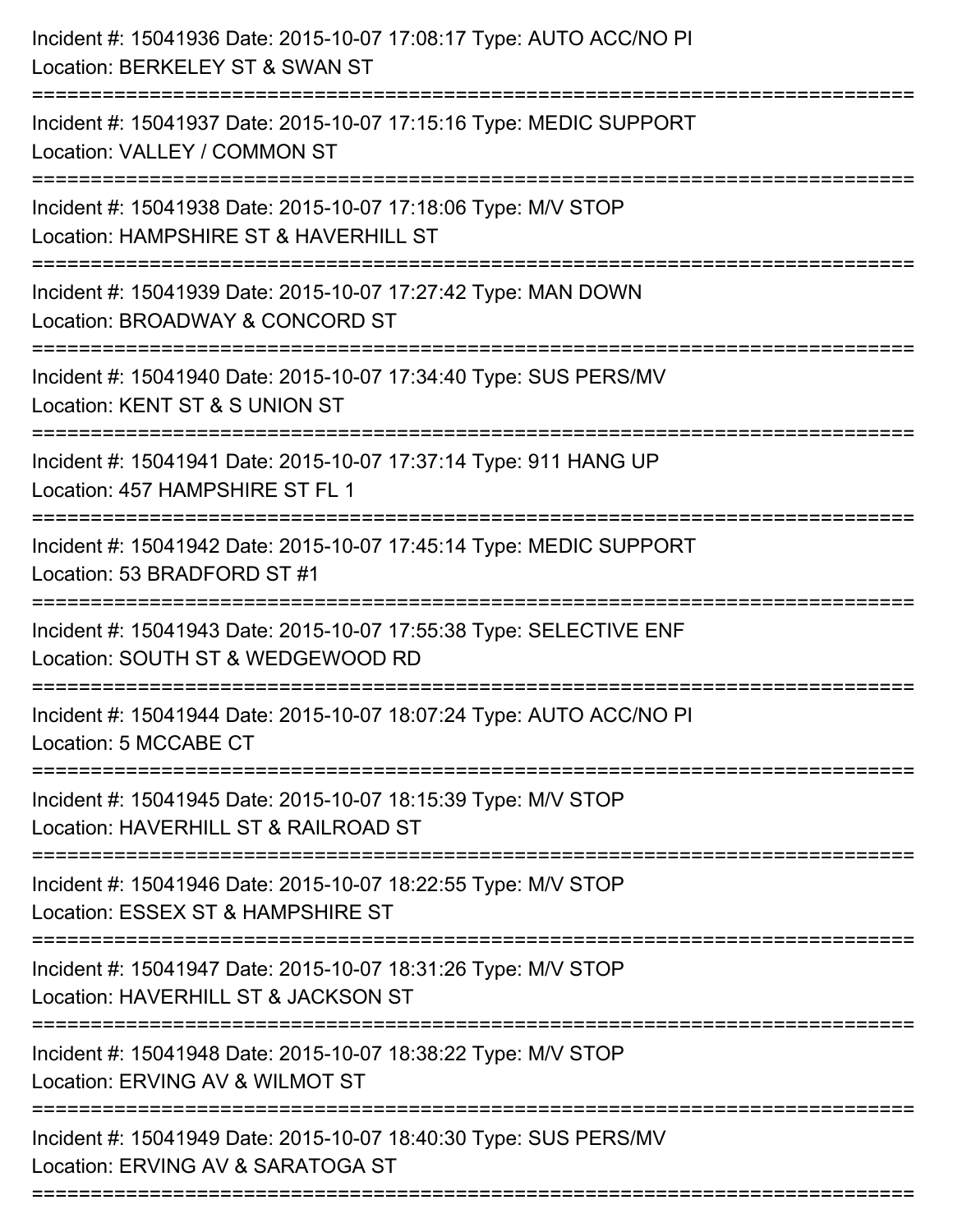Location: 40 MANCHESTER ST #1

| Incident #: 15041951 Date: 2015-10-07 18:52:38 Type: 911 HANG UP<br>Location: 193 MAPLE ST #6J             |
|------------------------------------------------------------------------------------------------------------|
| Incident #: 15041952 Date: 2015-10-07 18:58:29 Type: FIRE<br>Location: SPRUCE ST & ARLINGTON               |
| Incident #: 15041953 Date: 2015-10-07 19:02:57 Type: NOISE ORD<br>Location: E HAVERHILL ST                 |
| Incident #: 15041954 Date: 2015-10-07 19:06:59 Type: LARCENY/PAST<br>Location: ALMA ST & MYRTLE ST         |
| Incident #: 15041955 Date: 2015-10-07 19:15:59 Type: M/V STOP<br>Location: BRADFORD ST & BROADWAY          |
| Incident #: 15041956 Date: 2015-10-07 19:19:44 Type: MISSING PERS<br>Location: 63 BROOK ST                 |
| Incident #: 15041957 Date: 2015-10-07 19:31:35 Type: M/V STOP<br>Location: BERKELEY ST & SWAN ST           |
| Incident #: 15041958 Date: 2015-10-07 19:31:36 Type: UNWANTEDGUEST<br>Location: 89 S BROADWAY #2S          |
| Incident #: 15041959 Date: 2015-10-07 19:51:36 Type: SHOTS FIRED<br>Location: BAILEY ST & SHAWSHEEN RD     |
| Incident #: 15041960 Date: 2015-10-07 19:53:05 Type: FIRE<br>Location: CANTERBURY ST & OLIVE               |
| Incident #: 15041961 Date: 2015-10-07 19:58:57 Type: SUS PERS/MV<br>Location: 173 ESSEX ST                 |
| Incident #: 15041963 Date: 2015-10-07 20:27:03 Type: NOISE ORD<br>Location: ERVING AV & ROBINSON CT        |
| Incident #: 15041962 Date: 2015-10-07 20:27:27 Type: M/V STOP<br>Location: GEISLER STATE POOL / 50 HIGH ST |
|                                                                                                            |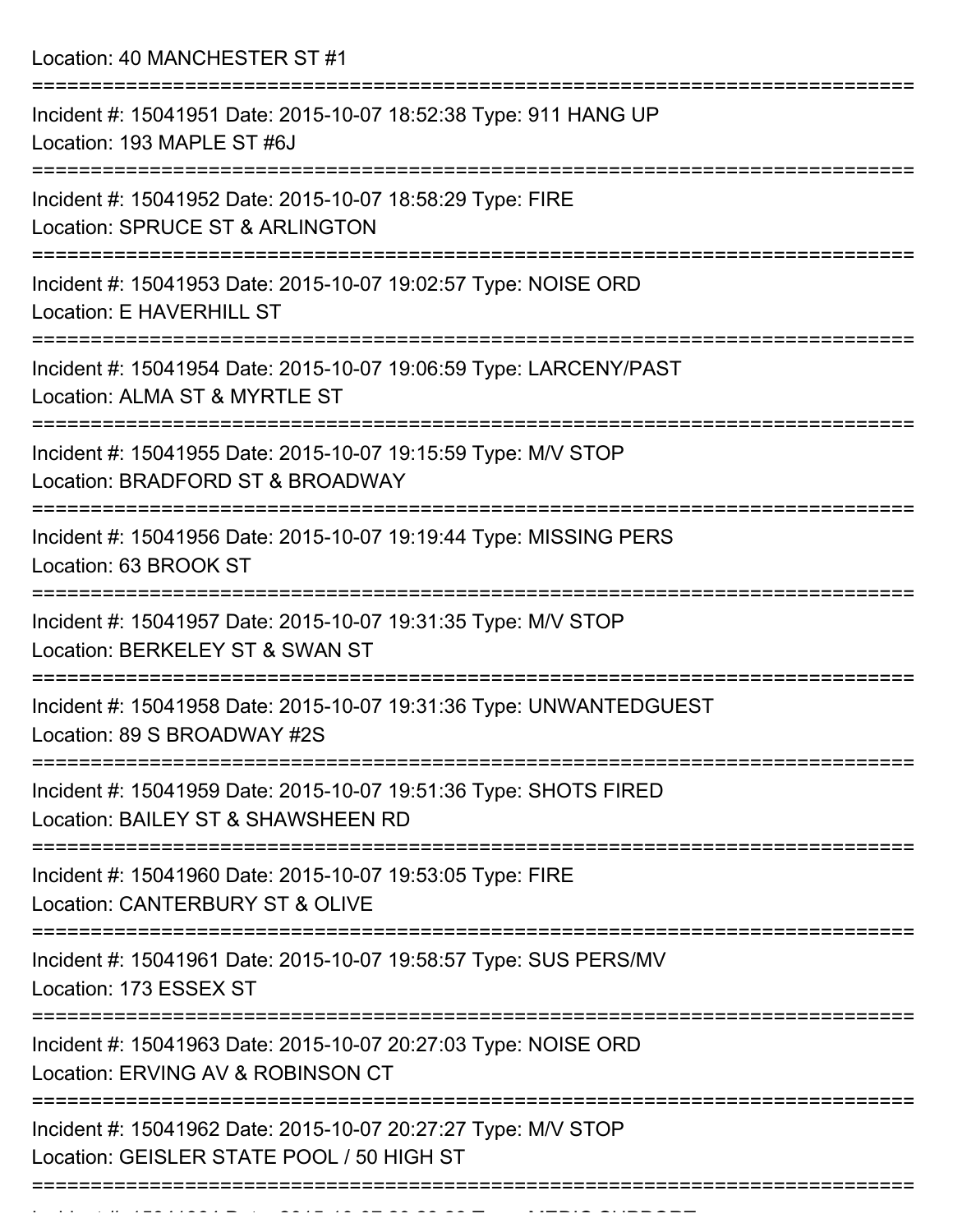| Incident #: 15041965 Date: 2015-10-07 20:31:23 Type: M/V STOP<br>Location: DUNKIN DONUTS / 581 ANDOVER ST |
|-----------------------------------------------------------------------------------------------------------|
| Incident #: 15041966 Date: 2015-10-07 20:31:24 Type: M/V STOP<br>Location: SOUTH ST & WEDGEWOOD RD        |
| Incident #: 15041968 Date: 2015-10-07 20:32:23 Type: M/V STOP<br>Location: SOUTH ST & WEDGEWOOD RD        |
| Incident #: 15041967 Date: 2015-10-07 20:32:23 Type: M/V STOP<br>Location: BOYD ST & S BROADWAY           |
| Incident #: 15041969 Date: 2015-10-07 20:32:58 Type: M/V STOP<br>Location: SOUTH ST & WEDGEWOOD RD        |
| Incident #: 15041970 Date: 2015-10-07 20:33:34 Type: M/V STOP<br>Location: SOUTH ST & WEDGEWOOD RD        |
| Incident #: 15041971 Date: 2015-10-07 20:34:12 Type: M/V STOP<br>Location: SOUTH ST & WEDGEWOOD RD        |
| Incident #: 15041972 Date: 2015-10-07 20:34:24 Type: DISORDERLY<br>Location: 414 COMMON ST                |
| Incident #: 15041973 Date: 2015-10-07 20:34:47 Type: M/V STOP<br>Location: SOUTH ST & WEDGEWOOD RD        |
| Incident #: 15041974 Date: 2015-10-07 20:35:21 Type: M/V STOP<br>Location: SOUTH ST & WEDGEWOOD RD        |
| Incident #: 15041975 Date: 2015-10-07 20:36:00 Type: M/V STOP<br>Location: SOUTH ST & WEDGEWOOD RD        |
| Incident #: 15041976 Date: 2015-10-07 20:36:44 Type: M/V STOP<br>Location: SOUTH ST & WEDGEWOOD RD        |
| Incident #: 15041977 Date: 2015-10-07 20:37:35 Type: M/V STOP<br>Location: SOUTH ST & WEDGEWOOD RD        |
|                                                                                                           |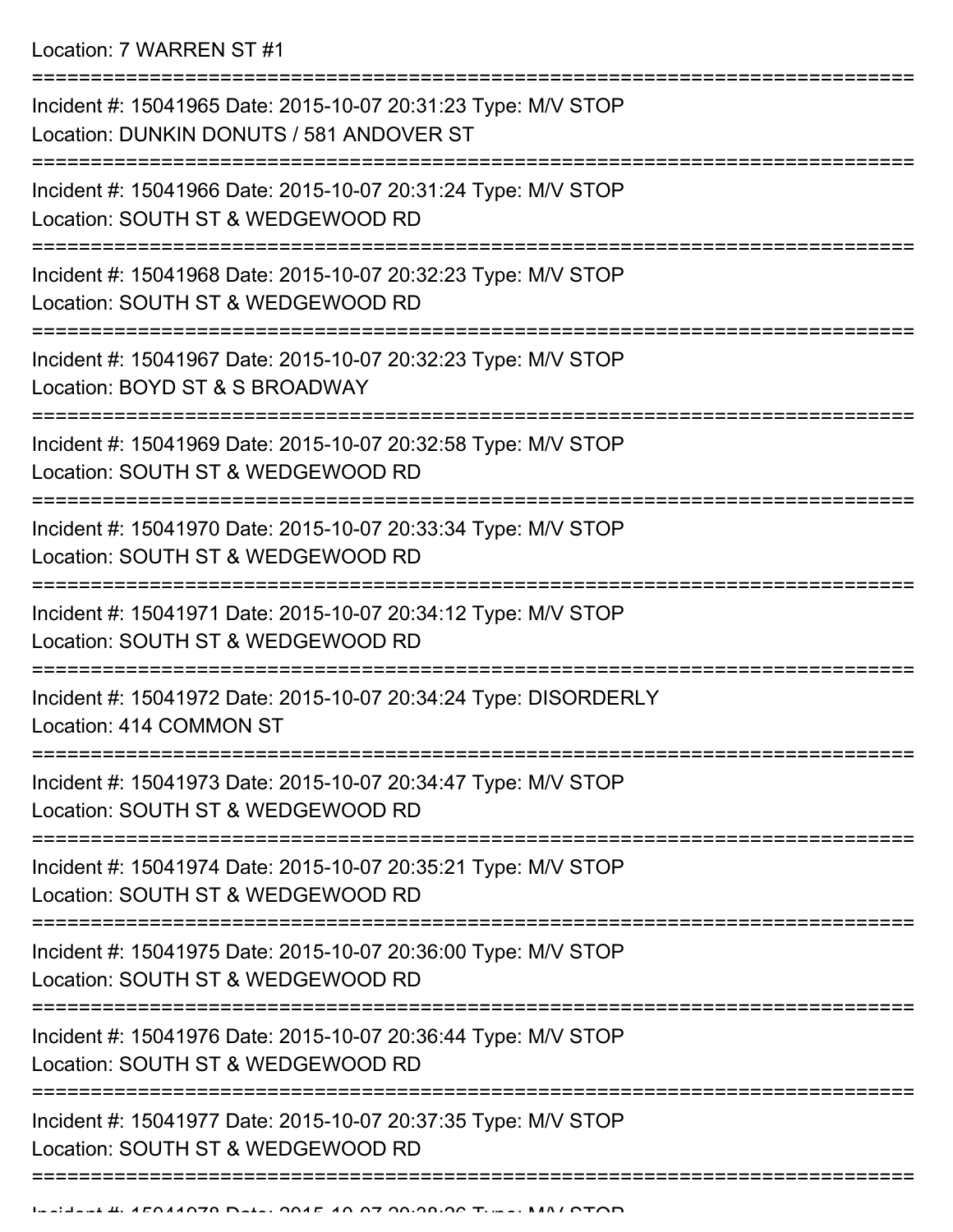| Location: SOUTH ST & WEDGEWOOD RD<br>============================                                                                    |
|--------------------------------------------------------------------------------------------------------------------------------------|
| Incident #: 15041979 Date: 2015-10-07 20:39:00 Type: M/V STOP<br>Location: SOUTH ST & WEDGEWOOD RD                                   |
| Incident #: 15041981 Date: 2015-10-07 20:39:17 Type: ALARM/BURG<br>Location: WYLESS SAES / 60 ISLAND ST                              |
| Incident #: 15041980 Date: 2015-10-07 20:39:41 Type: M/V STOP<br>Location: SOUTH ST & WEDGEWOOD RD<br>=======================        |
| Incident #: 15041982 Date: 2015-10-07 20:40:14 Type: M/V STOP<br>Location: SOUTH ST & WEDGEWOOD RD                                   |
| Incident #: 15041983 Date: 2015-10-07 20:40:36 Type: M/V STOP<br>Location: LAFAYETTE AV & S BROADWAY                                 |
| :=============================<br>Incident #: 15041984 Date: 2015-10-07 20:40:53 Type: M/V STOP<br>Location: SOUTH ST & WEDGEWOOD RD |
| Incident #: 15041985 Date: 2015-10-07 20:41:31 Type: M/V STOP<br>Location: SOUTH ST & WEDGEWOOD RD                                   |
| ----------------------------<br>Incident #: 15041986 Date: 2015-10-07 20:46:20 Type: M/V STOP<br>Location: LAWRENCE ST & LOWELL ST   |
| Incident #: 15041987 Date: 2015-10-07 20:50:33 Type: M/V STOP<br>Location: LAWRENCE ST & LOWELL ST                                   |
| Incident #: 15041988 Date: 2015-10-07 20:54:32 Type: M/V STOP<br>Location: ELM ST & WHITE ST                                         |
| Incident #: 15041989 Date: 2015-10-07 20:55:03 Type: PARK & WALK<br>Location: BROOK ST PARK                                          |
| Incident #: 15041990 Date: 2015-10-07 20:58:00 Type: M/V STOP<br>Location: HAMPSHIRE ST & HAVERHILL ST                               |
| Incident #: 15041991 Date: 2015-10-07 21:07:18 Type: M/V STOP<br>Location: ANDOVER ST & S BROADWAY                                   |
| Incident #: 15041992 Date: 2015-10-07 21:08:27 Type: M/V STOP                                                                        |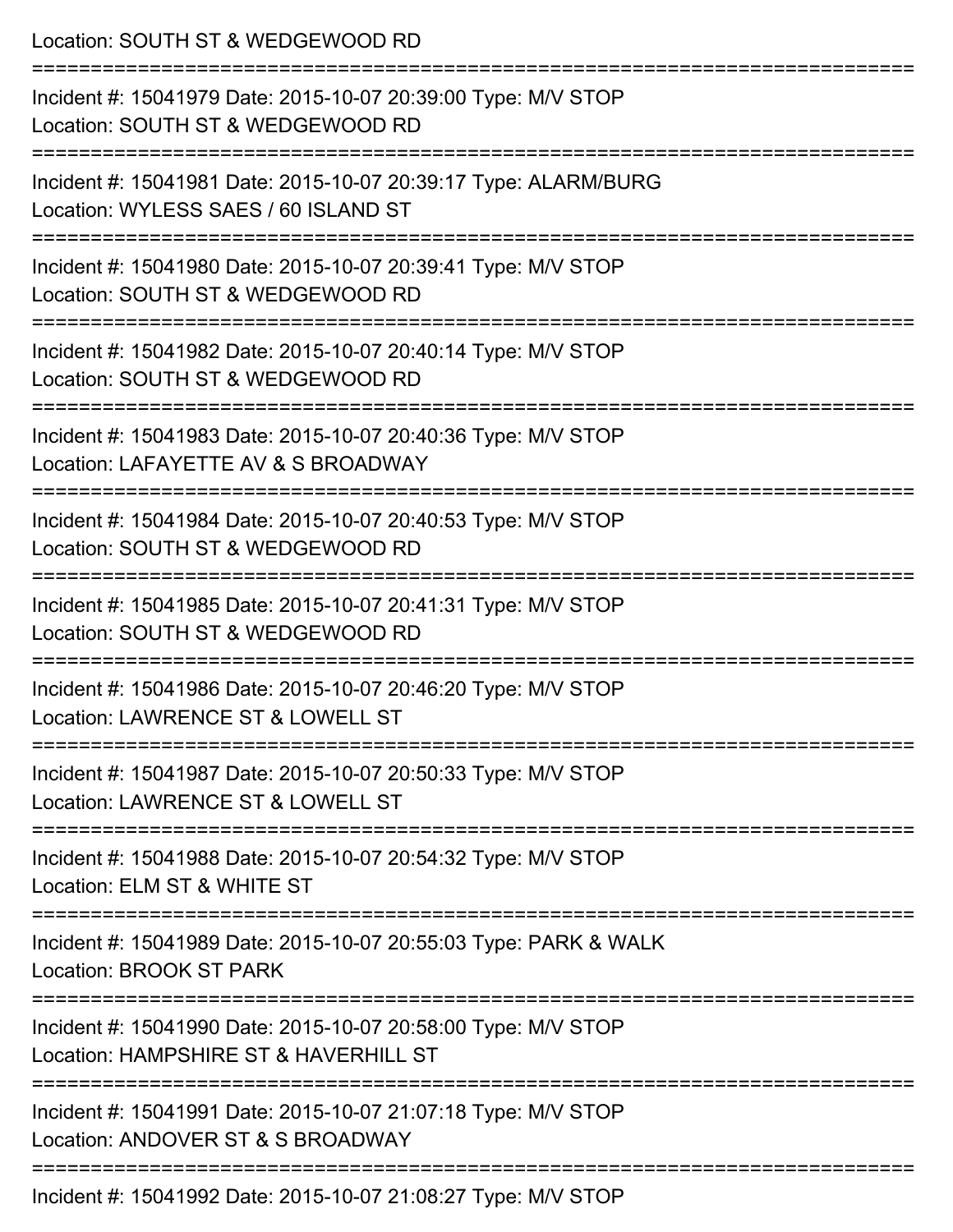| Incident #: 15041996 Date: 2015-10-07 21:12:41 Type: MEDIC SUPPORT<br>Location: 108 AUBURN ST                                 |
|-------------------------------------------------------------------------------------------------------------------------------|
| Incident #: 15041993 Date: 2015-10-07 21:12:49 Type: M/V STOP<br>Location: BERKELEY ST & E HAVERHILL ST                       |
| Incident #: 15041994 Date: 2015-10-07 21:13:25 Type: M/V STOP<br>Location: ARLINGTON ST & EXCHANGE ST<br>:=================== |
| Incident #: 15041995 Date: 2015-10-07 21:15:20 Type: M/V STOP<br>Location: MERRIMACK ST & S UNION ST                          |
| Incident #: 15041997 Date: 2015-10-07 21:21:22 Type: M/V STOP<br><b>Location: 290 MERRIMACK ST</b>                            |
| Incident #: 15041999 Date: 2015-10-07 21:21:41 Type: AUTO ACC/NO PI<br>Location: 17 POPLAR ST                                 |
| Incident #: 15041998 Date: 2015-10-07 21:22:25 Type: NOISE ORD<br>Location: 138 S UNION ST                                    |
| Incident #: 15042000 Date: 2015-10-07 21:27:59 Type: M/V STOP<br>Location: AMESBURY ST & HAVERHILL ST                         |
| Incident #: 15042001 Date: 2015-10-07 21:39:07 Type: MEDIC SUPPORT<br>Location: 544 ANDOVER ST FL 3                           |
| Incident #: 15042002 Date: 2015-10-07 21:50:14 Type: AUTO ACC/PI<br>Location: ANDOVER ST & BROOKFIELD ST                      |
| Incident #: 15042003 Date: 2015-10-07 21:51:12 Type: SUS PERS/MV<br><b>Location: VALLEY ST</b><br>=====================       |
| Incident #: 15042004 Date: 2015-10-07 22:06:53 Type: M/V STOP<br>Location: LASALLE AV & S BROADWAY                            |
| Incident #: 15042005 Date: 2015-10-07 22:13:29 Type: M/V STOP<br>Location: JAMAICA ST & S UNION ST                            |
| Incident #: 15042006 Date: 2015-10-07 22:34:03 Type: ROBBERY PAST                                                             |